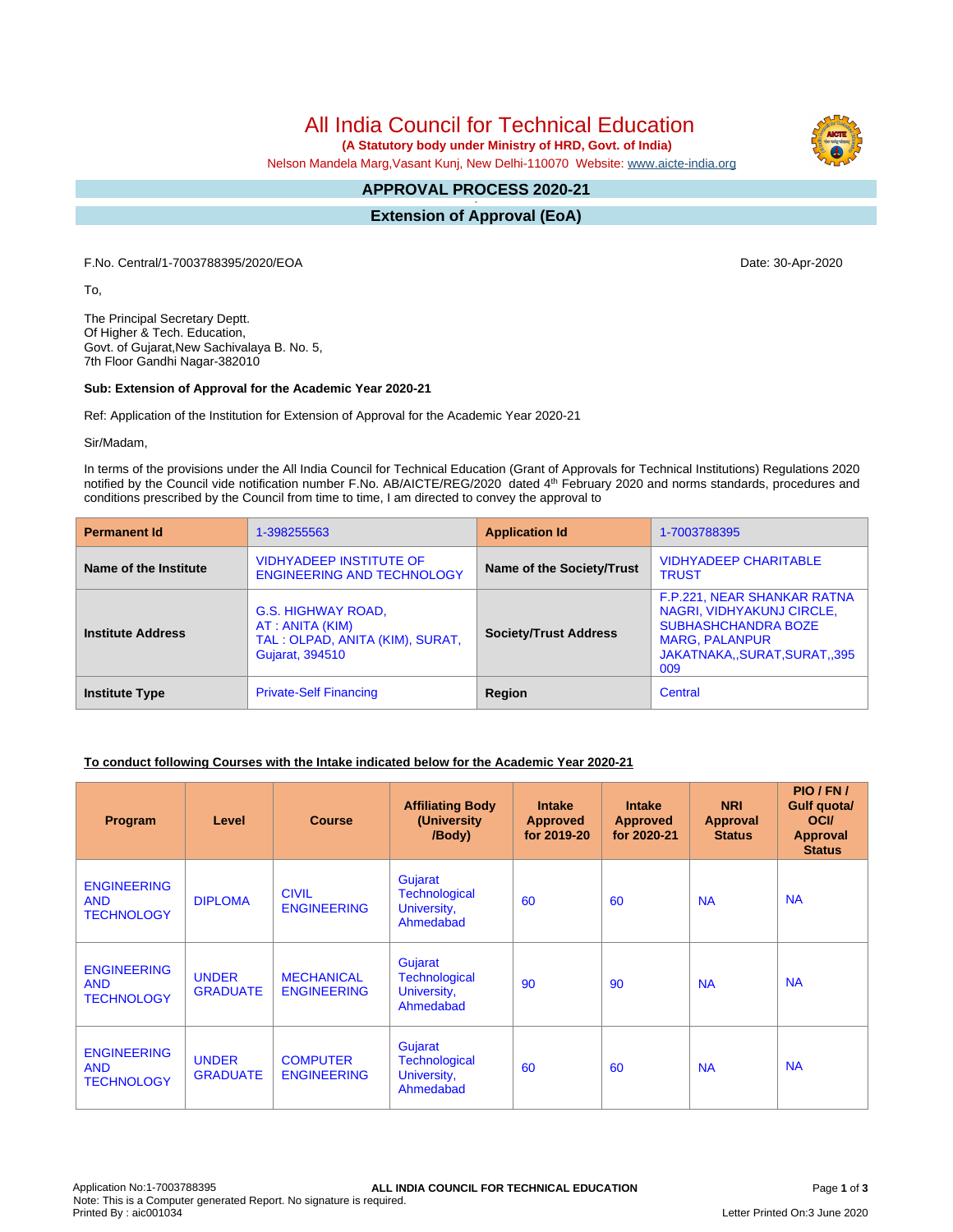| <b>ENGINEERING</b><br><b>AND</b><br><b>TECHNOLOGY</b> | <b>UNDER</b><br><b>GRADUATE</b> | <b>ELECTRONICS</b><br>$\mathbf{a}$<br><b>COMMUNICATIO</b><br>N ENGG | Gujarat<br><b>Technological</b><br>University,<br>Ahmedabad | 30 | 30 | <b>NA</b> | <b>NA</b> |
|-------------------------------------------------------|---------------------------------|---------------------------------------------------------------------|-------------------------------------------------------------|----|----|-----------|-----------|
| <b>ENGINEERING</b><br><b>AND</b><br><b>TECHNOLOGY</b> | <b>UNDER</b><br><b>GRADUATE</b> | <b>CIVIL</b><br><b>ENGINEERING</b>                                  | Gujarat<br><b>Technological</b><br>University,<br>Ahmedabad | 90 | 90 | <b>NA</b> | <b>NA</b> |
| <b>ENGINEERING</b><br><b>AND</b><br><b>TECHNOLOGY</b> | <b>DIPLOMA</b>                  | <b>MECHANICAL</b><br><b>ENGINEERING</b>                             | Gujarat<br><b>Technological</b><br>University,<br>Ahmedabad | 60 | 60 | <b>NA</b> | <b>NA</b> |
| <b>ENGINEERING</b><br><b>AND</b><br><b>TECHNOLOGY</b> | <b>DIPLOMA</b>                  | <b>ELECTRICAL</b><br><b>ENGINEERING</b>                             | Gujarat<br><b>Technological</b><br>University,<br>Ahmedabad | 60 | 60 | <b>NA</b> | <b>NA</b> |
| <b>ENGINEERING</b><br><b>AND</b><br><b>TECHNOLOGY</b> | <b>UNDER</b><br><b>GRADUATE</b> | <b>ELECTRICAL</b><br><b>ENGINEERING</b>                             | Gujarat<br><b>Technological</b><br>University,<br>Ahmedabad | 90 | 90 | <b>NA</b> | <b>NA</b> |

## **It is mandatory to comply with all the essential requirements as given in APH 2020-21 (Appendix 6)**

The Institution/ University is having the following deficiencies as per the online application submitted to AICTE and the same shall be complied within Two year from the date of issue of this EoA

| <b>Deficiencies Noted based on Self Disclosure</b>         |                   |  |  |  |
|------------------------------------------------------------|-------------------|--|--|--|
| <b>Particulars</b>                                         | <b>Deficiency</b> |  |  |  |
| 1. Instructional Area - ENGINEERING AND TECHNOLOGY-Diploma |                   |  |  |  |
| Classroom                                                  | Yes               |  |  |  |
| <b>Tutorial Room</b>                                       | Yes               |  |  |  |
| <b>Additional Workshop</b>                                 | Yes               |  |  |  |
| Drawing Hall                                               | Yes               |  |  |  |
| Workshop                                                   | Yes               |  |  |  |
| Laboratory                                                 | Yes               |  |  |  |
| Principal/Director is not Qualified as per AICTE norms     | Yes               |  |  |  |

**\***Please refer Deficiency Report for details

# **Important Instructions**

1. The State Government/ UT/ Directorate of Technical Education/ Directorate of Medical Education shall ensure that 10% of reservation for Economically Weaker Section (EWS) as per the reservation policy for admission, operational from the Academic year 2020-21 is implemented without affecting the reservation percentages of SC/ ST/ OBC/ General. However, this would not be applicable in the case of Minority Institutions referred to the Clause (1) of Article 30 of Constitution of India. Such Institution shall be permitted to